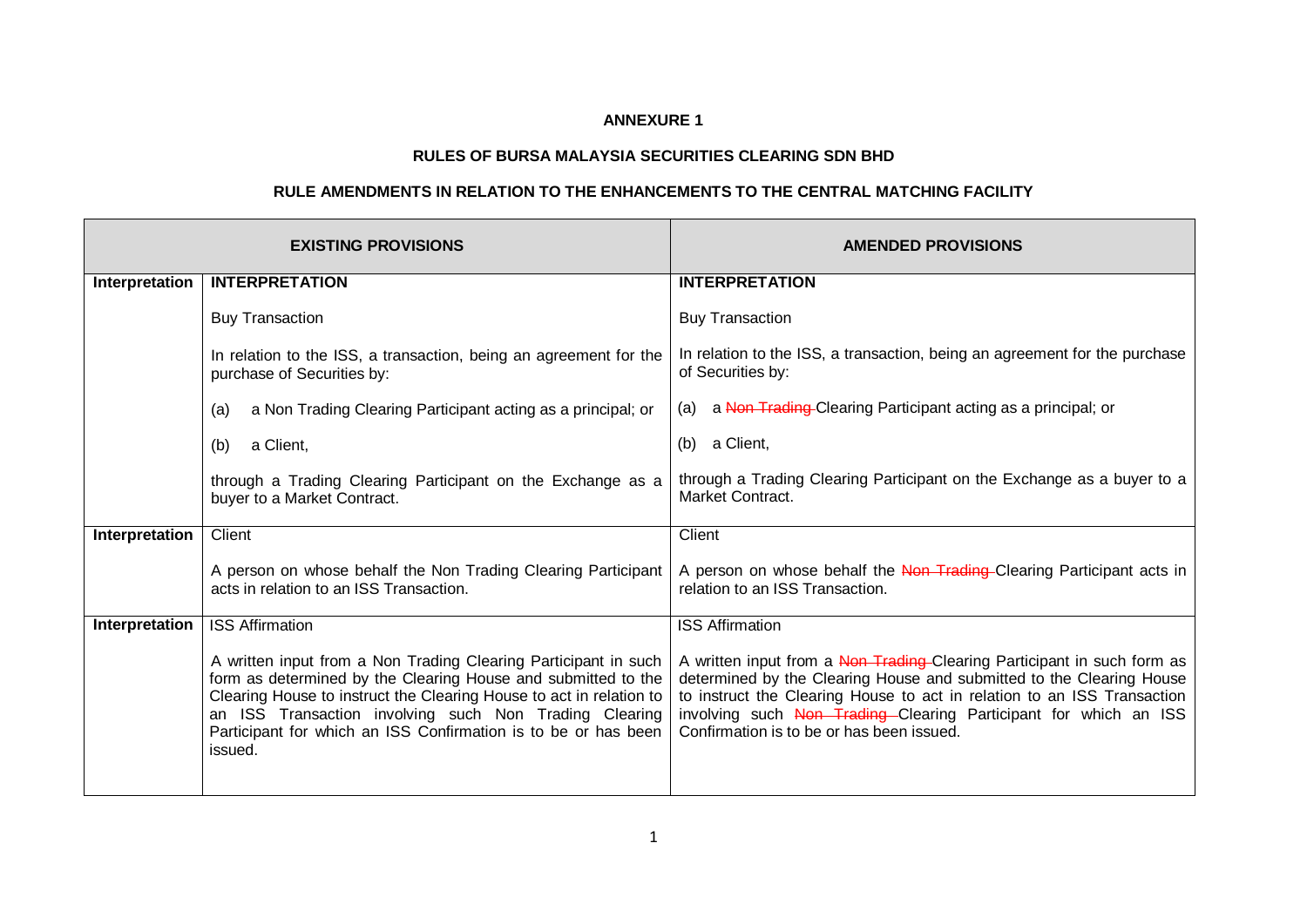|                | <b>EXISTING PROVISIONS</b>                                                                                                                                                                                                                                                                                                                                                                                                                                                                                       | <b>AMENDED PROVISIONS</b>                                                                                                                                                                                                                                                                                                                                                                                                                                                                                     |
|----------------|------------------------------------------------------------------------------------------------------------------------------------------------------------------------------------------------------------------------------------------------------------------------------------------------------------------------------------------------------------------------------------------------------------------------------------------------------------------------------------------------------------------|---------------------------------------------------------------------------------------------------------------------------------------------------------------------------------------------------------------------------------------------------------------------------------------------------------------------------------------------------------------------------------------------------------------------------------------------------------------------------------------------------------------|
| Interpretation | <b>ISS Confirmation</b>                                                                                                                                                                                                                                                                                                                                                                                                                                                                                          | <b>ISS Confirmation</b>                                                                                                                                                                                                                                                                                                                                                                                                                                                                                       |
|                | One or more written input from a Non Trading Clearing<br>Participant in such form as determined by the Clearing House<br>and submitted to the Clearing House to instruct the Clearing<br>House to act in relation to an ISS Transaction involving such Non<br>Trading Clearing Participant for which an ISS Instruction is to be<br>or has been issued and includes an input to redeliver the said<br>ISS Instruction to another Non Trading Clearing Participant for<br>settlement of the said ISS Transaction. | One or more written input from a Non Trading-Clearing Participant in such<br>form as determined by the Clearing House and submitted to the Clearing<br>House to instruct the Clearing House to act in relation to an ISS<br>Transaction involving such Non Trading-Clearing Participant for which an<br>ISS Instruction is to be or has been issued and includes an input to<br>redeliver the said ISS Instruction to another Non Trading Clearing<br>Participant for settlement of the said ISS Transaction. |
| Interpretation | <b>ISS Instruction</b>                                                                                                                                                                                                                                                                                                                                                                                                                                                                                           | <b>ISS Instruction</b>                                                                                                                                                                                                                                                                                                                                                                                                                                                                                        |
|                | A written input from a Trading Clearing Participant in such form<br>as determined by the Clearing House and submitted to the<br>Clearing House to instruct the Clearing House to act in relation to<br>an ISS Transaction involving such Trading Clearing Participant.                                                                                                                                                                                                                                           | A written input from a Trading-Clearing Participant in such form as<br>determined by the Clearing House and submitted to the Clearing House<br>to instruct the Clearing House to act in relation to an ISS Transaction<br>involving such <b>Trading-Clearing Participant.</b>                                                                                                                                                                                                                                 |
|                | <b>ISS Transaction</b>                                                                                                                                                                                                                                                                                                                                                                                                                                                                                           | <b>ISS Transaction</b>                                                                                                                                                                                                                                                                                                                                                                                                                                                                                        |
|                | A Buy Transaction or Sell Transaction in respect of which a<br>Trading Clearing Participant and/or one or more Non Trading<br>Clearing Participants have issued ISS Instruction, ISS<br>Confirmation or ISS Affirmation, as the case may be, to the<br>Clearing House for clearance and settlement of the transaction<br>under the ISS.                                                                                                                                                                          | A Buy Transaction or Sell Transaction in respect of which a Trading<br>Clearing Participant and/or one or more Non Trading Clearing<br>Participants have issued ISS Instruction, ISS Confirmation or ISS<br>Affirmation, as the case may be, to the Clearing House for clearance and<br>settlement of the transaction under the ISS.                                                                                                                                                                          |
| Interpretation | Sell Transaction                                                                                                                                                                                                                                                                                                                                                                                                                                                                                                 | <b>Sell Transaction</b>                                                                                                                                                                                                                                                                                                                                                                                                                                                                                       |
|                | In relation to ISS, a transaction, being an agreement for the sale<br>of Securities by:                                                                                                                                                                                                                                                                                                                                                                                                                          | In relation to ISS, a transaction, being an agreement for the sale of<br>Securities by:                                                                                                                                                                                                                                                                                                                                                                                                                       |
|                | a Non Trading Clearing Participant acting as a principal, or<br>(a)                                                                                                                                                                                                                                                                                                                                                                                                                                              | (a) a Non-Trading-Clearing Participant acting as a principal, or                                                                                                                                                                                                                                                                                                                                                                                                                                              |
|                | a Client,<br>(b)                                                                                                                                                                                                                                                                                                                                                                                                                                                                                                 | (b) a Client,                                                                                                                                                                                                                                                                                                                                                                                                                                                                                                 |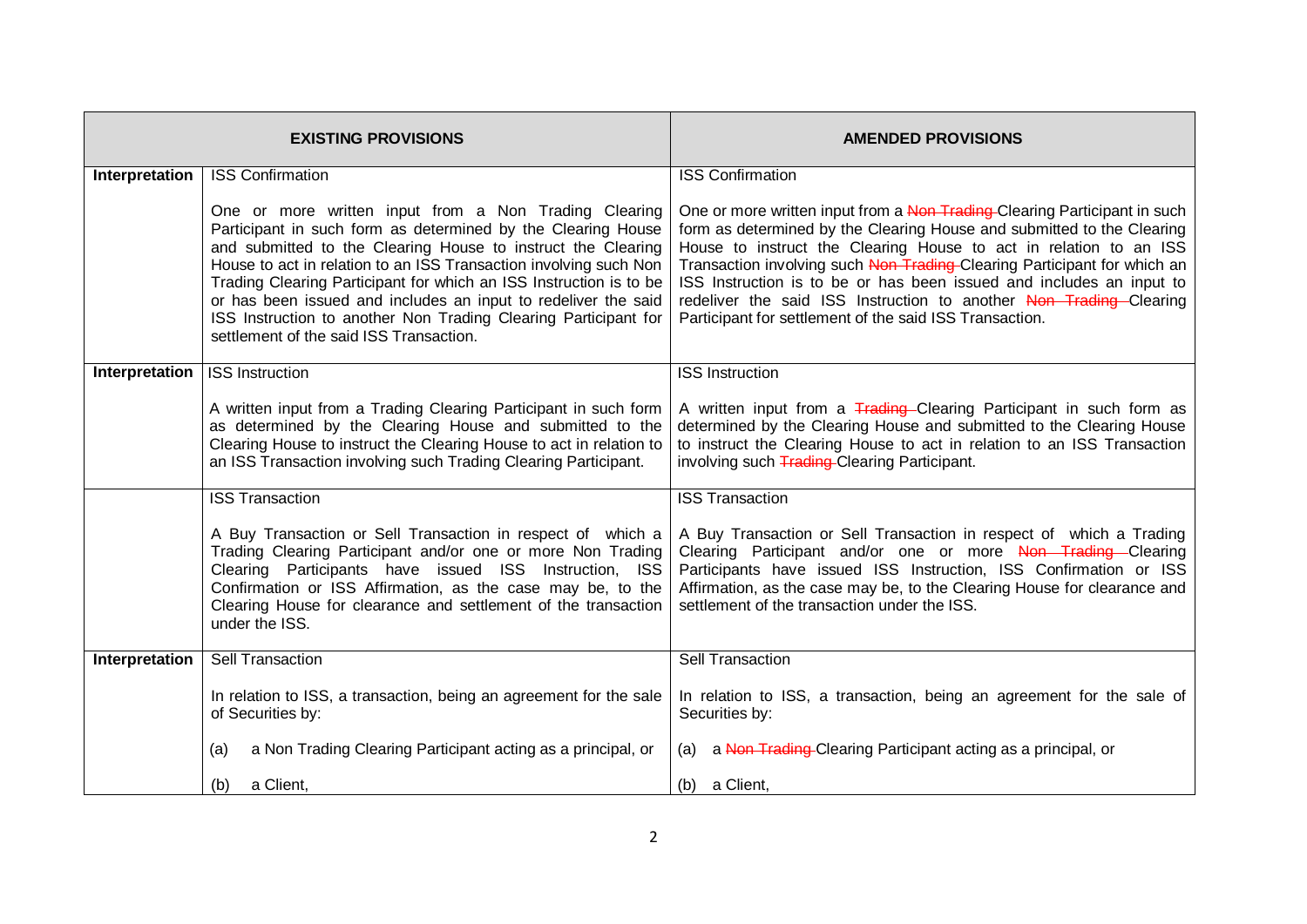|           | <b>EXISTING PROVISIONS</b>                                                                                                                                                                                                                                                                                                                                                                                                                                                                                                                                                                                                                                                                                                                                                    | <b>AMENDED PROVISIONS</b>                                                                                                                                                                                                                                                                                                                                                                                                                                                                                                                                                                                                                                                                                                                                        |  |  |  |
|-----------|-------------------------------------------------------------------------------------------------------------------------------------------------------------------------------------------------------------------------------------------------------------------------------------------------------------------------------------------------------------------------------------------------------------------------------------------------------------------------------------------------------------------------------------------------------------------------------------------------------------------------------------------------------------------------------------------------------------------------------------------------------------------------------|------------------------------------------------------------------------------------------------------------------------------------------------------------------------------------------------------------------------------------------------------------------------------------------------------------------------------------------------------------------------------------------------------------------------------------------------------------------------------------------------------------------------------------------------------------------------------------------------------------------------------------------------------------------------------------------------------------------------------------------------------------------|--|--|--|
|           | through a Trading Clearing Participant on the Exchange as a<br>seller to a Market Contract.                                                                                                                                                                                                                                                                                                                                                                                                                                                                                                                                                                                                                                                                                   | through a Trading Clearing Participant on the Exchange as a seller to a<br>Market Contract.                                                                                                                                                                                                                                                                                                                                                                                                                                                                                                                                                                                                                                                                      |  |  |  |
| Rule A5.1 | <b>Rule A5.1</b><br><b>CONDITION PRERCEDENT FOR USE OF ISS</b>                                                                                                                                                                                                                                                                                                                                                                                                                                                                                                                                                                                                                                                                                                                | <b>Rule A5.1</b><br><b>CONDITION PRECEDENT FOR USE OF ISS</b>                                                                                                                                                                                                                                                                                                                                                                                                                                                                                                                                                                                                                                                                                                    |  |  |  |
|           | Use of the ISS is conditional upon the Non Trading Clearing<br>Participant and other Clearing Participants agreeing in writing, in<br>the prescribed form, to be bound by and observe the Rules,<br>Operational Procedures, directives and other regulations of the<br>Clearing House for the time being in force, any decision or<br>directives of the Clearing House and the obligations imposed on<br>the Non Trading Clearing Participant upon admission, the<br>continuing obligations, including without limitation, to uphold the<br>highest standards of competence and integrity, as the case may<br>be.<br>For avoidance of doubt, this Chapter shall apply to all ISS<br>Transaction resulting either from Novated Contract or Direct<br><b>Business Contract.</b> | Use of the ISS is conditional upon the Non-Trading Clearing Participant<br>and other Clearing Participants agreeing in writing, in the prescribed form,<br>to be bound by and observe the Rules, Operational Procedures,<br>directives and other regulations of the Clearing House for the time being<br>in force, any decision or directives of the Clearing House and the<br>obligations imposed on the Non-Trading Clearing Participant upon<br>admission, the continuing obligations, including without limitation, to<br>uphold the highest standards of competence and integrity, as the case<br>may be.<br>For avoidance of doubt, this Chapter shall apply to all ISS Transaction<br>resulting either from Novated Contract or Direct Business Contract. |  |  |  |
|           |                                                                                                                                                                                                                                                                                                                                                                                                                                                                                                                                                                                                                                                                                                                                                                               |                                                                                                                                                                                                                                                                                                                                                                                                                                                                                                                                                                                                                                                                                                                                                                  |  |  |  |
| Rule A5.3 | Rule A5.3<br><b>CLEARANCE</b><br><b>BUY</b><br><b>AND</b><br><b>SELL</b><br><b>OF</b><br><b>TRANSACTIONS</b>                                                                                                                                                                                                                                                                                                                                                                                                                                                                                                                                                                                                                                                                  | <b>Rule A5.3</b><br><b>CLEARANCE OF BUY AND SELL TRANSACTIONS</b>                                                                                                                                                                                                                                                                                                                                                                                                                                                                                                                                                                                                                                                                                                |  |  |  |
|           | The clearance of any ISS Transaction to be settled under<br>(a)<br>the ISS shall only be effected if the transacting Trading<br>Clearing Participant and Non Trading Clearing<br>Participant(s), input an ISS Instruction, ISS Confirmation<br>or ISS Affirmation, as the case may be, containing the<br>Relevant Details as specified by the Clearing House in<br>accordance with the Operational Procedures.                                                                                                                                                                                                                                                                                                                                                                | The clearance of any ISS Transaction to be settled under the ISS<br>l (a)<br>shall only be effected if the transacting Trading Clearing<br>Participant and the other relevant parties to the ISS Transaction<br>Non Trading Clearing Participant(s), input an ISS Instruction, ISS<br>Confirmation or ISS Affirmation, as the case may be, containing<br>the Relevant Details as specified by the Clearing House in<br>accordance with the Operational Procedures.                                                                                                                                                                                                                                                                                               |  |  |  |
| Rule A5.3 | An ISS Transaction shall be subject to matching in $ (c)$<br>(c)<br>accordance with the procedures laid down by the<br>Clearing House based on the input of the ISS Instruction                                                                                                                                                                                                                                                                                                                                                                                                                                                                                                                                                                                               | An ISS Transaction shall be subject to matching in accordance<br>with the procedures laid down by the Clearing House based on<br>the input of the ISS Instruction and the corresponding ISS                                                                                                                                                                                                                                                                                                                                                                                                                                                                                                                                                                      |  |  |  |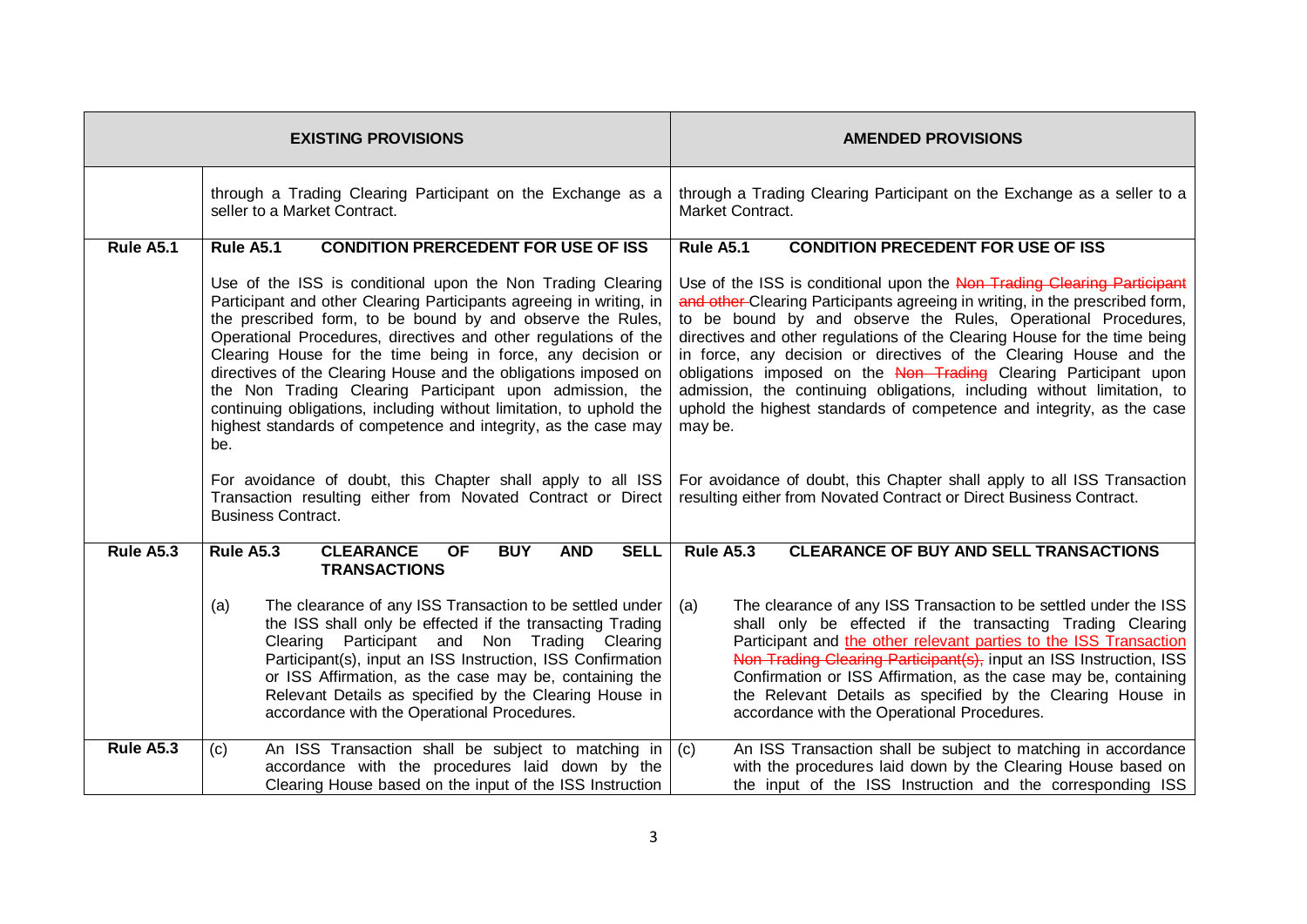| <b>EXISTING PROVISIONS</b> |                                                                                       |                                                                                                                                                                                                                                                                                                                                                                                          | <b>AMENDED PROVISIONS</b> |                                                                                                                                                                                                                                                                                                                                                                                |  |
|----------------------------|---------------------------------------------------------------------------------------|------------------------------------------------------------------------------------------------------------------------------------------------------------------------------------------------------------------------------------------------------------------------------------------------------------------------------------------------------------------------------------------|---------------------------|--------------------------------------------------------------------------------------------------------------------------------------------------------------------------------------------------------------------------------------------------------------------------------------------------------------------------------------------------------------------------------|--|
|                            | and the corresponding ISS Confirmation and/or ISS<br>Affirmation, as the case may be. |                                                                                                                                                                                                                                                                                                                                                                                          |                           | Confirmation and/or ISS Affirmation, as the case may be.                                                                                                                                                                                                                                                                                                                       |  |
|                            | (ca)                                                                                  | At any time prior to matching of the Relevant<br>Details, the relevant Trading Clearing Participant<br>and/or Non Trading Clearing Participant may<br>delete or 'revert' an ISS Instruction, ISS<br>Confirmation or ISS Affirmation, as the case may<br>be, in the manner as prescribed in the<br>Operational Procedures.                                                                | (ca)                      | At any time prior to matching of the Relevant Details, the<br>relevant Trading-Clearing Participant and/or Non-Trading<br>Clearing Participant may delete or 'revert' an ISS<br>Instruction, ISS Confirmation or ISS Affirmation, as the<br>case may be, in the manner as prescribed in the<br>Operational Procedures.                                                         |  |
|                            | (cb)                                                                                  | At any time after matching of the Relevant Details<br>but prior to settlement of the said ISS Transaction<br>under the ISS, the said ISS Transaction may be<br>cancelled by the relevant Clearing Participants in<br>the manner as prescribed in the Operational<br>Procedures.                                                                                                          | (cb)                      | At any time after matching of the Relevant Details but<br>prior to settlement of the said ISS Transaction under the<br>ISS, the said ISS Transaction may be cancelled by the<br>relevant Clearing Participants in the manner as<br>prescribed in the Operational Procedures.                                                                                                   |  |
|                            | (cc)                                                                                  | Upon matching of the Relevant Details, the said<br>ISS Transaction shall, unless rejected by the<br>Clearing House or where the said ISS<br>Transaction is cancelled by the relevant Clearing<br>Participants in the manner as prescribed in the<br>Operational Procedures, be subject to settlement<br>under the ISS in accordance with the Rules and<br><b>Operational Procedures.</b> | (cc)                      | Upon matching of the Relevant Details, the said ISS<br>Transaction shall, unless rejected by the Clearing House<br>or where the said ISS Transaction is cancelled by the<br>relevant Clearing Participants in the manner as<br>prescribed in the Operational Procedures, be subject to<br>settlement under the ISS in accordance with the Rules<br>and Operational Procedures. |  |
| <b>Rule A5.3</b>           | (e)                                                                                   | For the avoidance of doubt, the Clearing House shall<br>accept responsibility for the clearance and settlement of<br>an ISS Transaction for Novated Contracts subject to the<br>following:                                                                                                                                                                                               | (e)                       | For the avoidance of doubt, the Clearing House shall accept<br>responsibility for the clearance and settlement of an ISS<br>Transaction for Novated Contracts subject to the following:                                                                                                                                                                                        |  |
|                            | (i)                                                                                   | Where the ISS Transaction results from a Sell<br>Transaction, the Clearing House shall accept the<br><b>ISS</b><br>responsibility for settlement of the                                                                                                                                                                                                                                  | (i)                       | Where the<br>ISS Transaction results from a<br>Sell<br>Transaction, the Clearing House shall accept the<br>responsibility for settlement of the ISS Transaction, if the                                                                                                                                                                                                        |  |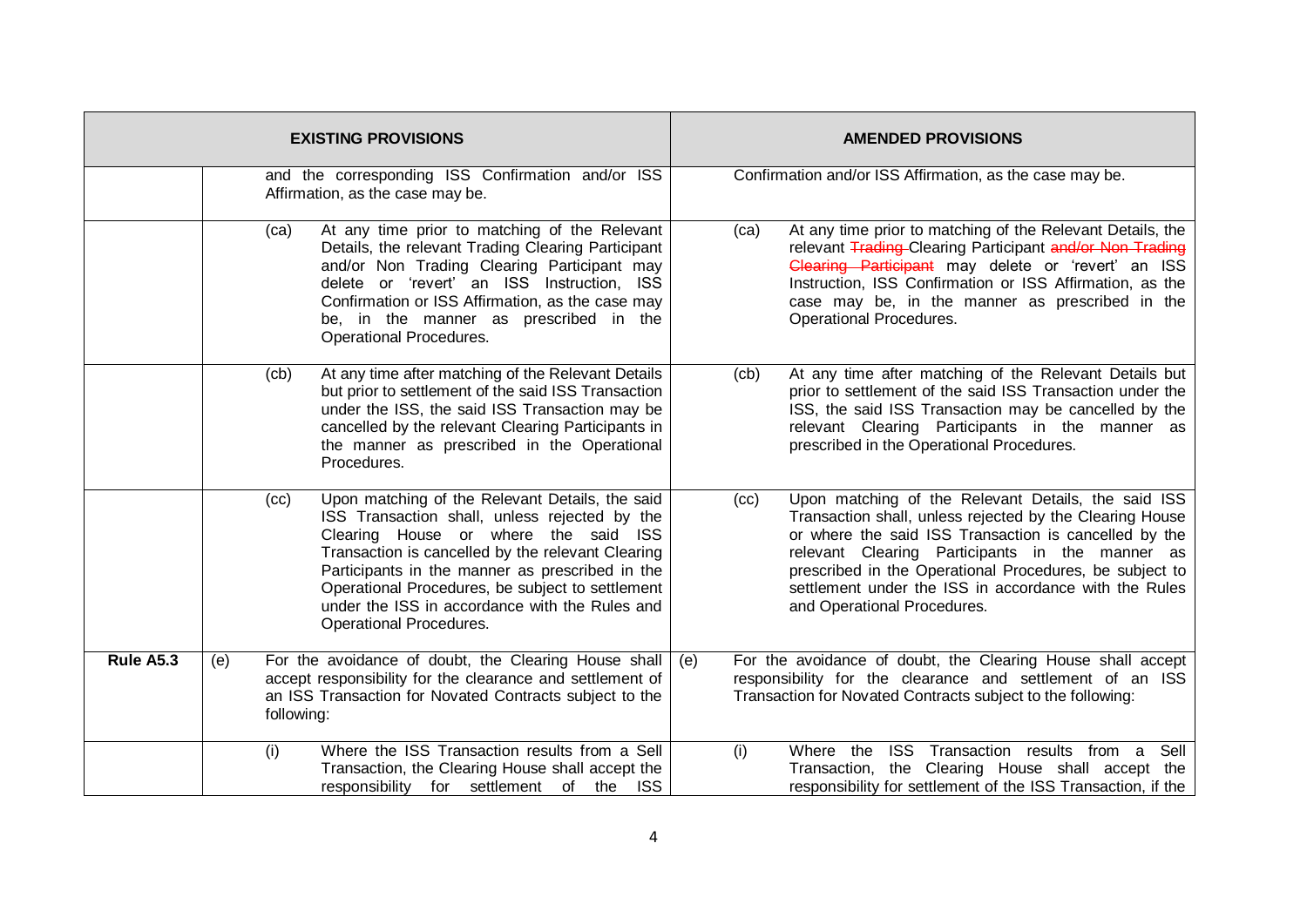|       | <b>EXISTING PROVISIONS</b>                                                                                                                                                                                                                                                                                                                                                                                                                                                                                                                                                                                                                                                                                                                                                                                                           | <b>AMENDED PROVISIONS</b> |                                                                                                                                                                                                                                                                                                                                                                                                                                                                                                                                                                                                                                                                                                                                                                                                                                            |  |
|-------|--------------------------------------------------------------------------------------------------------------------------------------------------------------------------------------------------------------------------------------------------------------------------------------------------------------------------------------------------------------------------------------------------------------------------------------------------------------------------------------------------------------------------------------------------------------------------------------------------------------------------------------------------------------------------------------------------------------------------------------------------------------------------------------------------------------------------------------|---------------------------|--------------------------------------------------------------------------------------------------------------------------------------------------------------------------------------------------------------------------------------------------------------------------------------------------------------------------------------------------------------------------------------------------------------------------------------------------------------------------------------------------------------------------------------------------------------------------------------------------------------------------------------------------------------------------------------------------------------------------------------------------------------------------------------------------------------------------------------------|--|
|       | Transaction, if the Non Trading Clearing<br>Participant, who is due to deliver, delivers the<br>relevant quantity of Securities to the designated<br>securities account on the due settlement day, as<br>prescribed by the Clearing House. Where any<br>partial delivery is effected, the Clearing House'<br>responsibility for settlement shall only relate to<br>such partial delivery of Securities made by the<br>Non Trading Clearing Participant.                                                                                                                                                                                                                                                                                                                                                                              |                           | Non Trading Clearing Participant, who is due to deliver,<br>delivers the relevant quantity of Securities to the<br>designated securities account on the due settlement day,<br>as prescribed by the Clearing House. Where any partial<br>delivery is effected, the Clearing House' responsibility for<br>settlement shall only relate to such partial delivery of<br>Securities made by the Non-Trading-Clearing Participant.                                                                                                                                                                                                                                                                                                                                                                                                              |  |
| (ii)  | Where the ISS Transaction results from a Buy<br>Transaction, the Clearing House shall accept<br>responsibility for settlement of the ISS<br>Transaction if the Securities have been delivered<br>to the designated securities account of the Non<br>Trading Clearing Participant, who is due to<br>receive, on the due settlement day. Where only<br>partial delivery is effected to the recipient Non<br>Trading Clearing Participant, the recipient Non<br>Trading Clearing Participant concerned shall<br>effect money payment to the Clearing House on<br>the due settlement day on a pro-rated basis. The<br>House' responsibility to effect<br>Clearing<br>settlement, where partial delivery is effected,<br>shall relate only to such partial delivery of<br>Securities to the relevant Non Trading Clearing<br>Participant. | (ii)                      | Where the ISS Transaction results from a Buy<br>Clearing<br>House<br>shall<br>Transaction,<br>the<br>accept<br>responsibility for settlement of the ISS Transaction if the<br>Securities have been delivered to the designated<br>securities account of the Non Trading Clearing<br>Participant, who is due to receive, on the due settlement<br>day. Where only partial delivery is effected to the<br>recipient Non Trading-Clearing Participant, the recipient<br>Non Trading Clearing Participant concerned shall effect<br>money payment to the Clearing House on the due<br>settlement day on a pro-rated basis. The Clearing House'<br>responsibility to effect settlement, where partial delivery is<br>effected, shall relate only to such partial delivery of<br>Securities to the relevant Non Trading Clearing<br>Participant. |  |
| (iii) | House<br>shall<br>The<br>Clearing<br>not<br>accept<br>responsibility in any way for any failure or partial<br>failure of a Clearing Participant to settle an ISS<br>Transaction relating to a Buy Transaction, if such<br>failure or a partial failure results from the failure<br>or partial failure of a Novated Contract or the<br>failure of the recipient Non Trading Clearing<br>Participant to effect payment for Securities                                                                                                                                                                                                                                                                                                                                                                                                  | (iii)                     | The Clearing House shall not accept responsibility in any<br>way for any failure or partial failure of a Clearing<br>Participant to settle an ISS Transaction relating to a Buy<br>Transaction, if such failure or a partial failure results from<br>the failure or partial failure of a Novated Contract or the<br>failure of the recipient Non Trading-Clearing Participant to<br>effect payment for Securities delivered to it on the due<br>settlement day.                                                                                                                                                                                                                                                                                                                                                                            |  |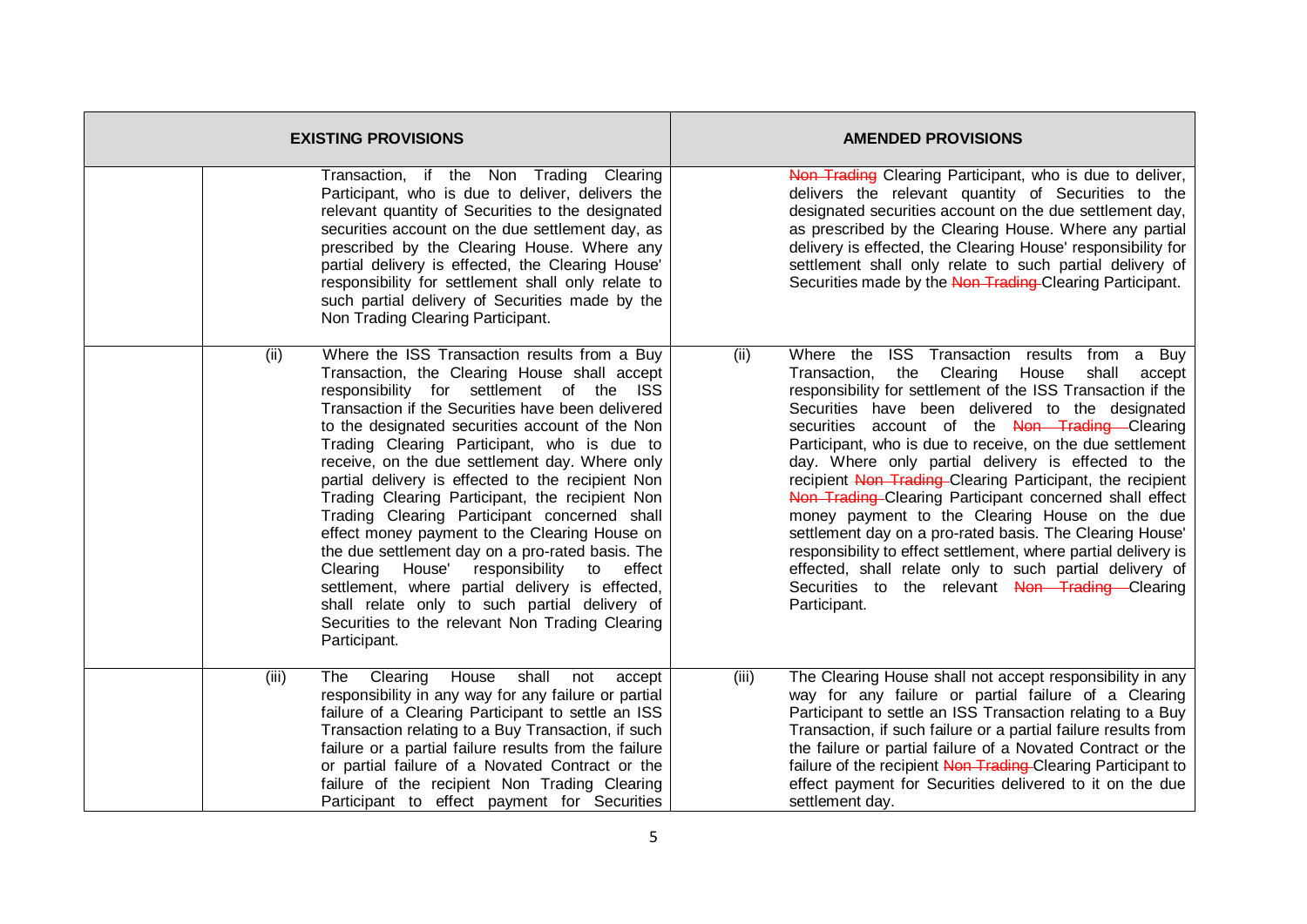| <b>EXISTING PROVISIONS</b> |     |      |                                                                                                                                                                                                                                                                                                                                                                                                                                                                                                                                                                                                                                                                                                                                                                                                     |     | <b>AMENDED PROVISIONS</b> |                                                                                                                                                                                                                                                                                                                                                                                                                                                                                                                                                                                                                                                                                                                                                                                                  |  |
|----------------------------|-----|------|-----------------------------------------------------------------------------------------------------------------------------------------------------------------------------------------------------------------------------------------------------------------------------------------------------------------------------------------------------------------------------------------------------------------------------------------------------------------------------------------------------------------------------------------------------------------------------------------------------------------------------------------------------------------------------------------------------------------------------------------------------------------------------------------------------|-----|---------------------------|--------------------------------------------------------------------------------------------------------------------------------------------------------------------------------------------------------------------------------------------------------------------------------------------------------------------------------------------------------------------------------------------------------------------------------------------------------------------------------------------------------------------------------------------------------------------------------------------------------------------------------------------------------------------------------------------------------------------------------------------------------------------------------------------------|--|
|                            |     |      | delivered to it on the due settlement day.                                                                                                                                                                                                                                                                                                                                                                                                                                                                                                                                                                                                                                                                                                                                                          |     |                           |                                                                                                                                                                                                                                                                                                                                                                                                                                                                                                                                                                                                                                                                                                                                                                                                  |  |
|                            |     | (iv) | [Deleted]                                                                                                                                                                                                                                                                                                                                                                                                                                                                                                                                                                                                                                                                                                                                                                                           |     | (iv)                      | [Deleted]                                                                                                                                                                                                                                                                                                                                                                                                                                                                                                                                                                                                                                                                                                                                                                                        |  |
| Rule A5.3                  | (f) | (i)  | For the avoidance of doubt, the clearance and settlement<br>of an ISS Transaction which results from a Direct<br>Business Contract shall be subject to the following:<br>Where the ISS Transaction results from a Sell<br>Transaction, the Clearing House shall proceed<br>with settlement of the ISS Transaction in<br>accordance with Rule 5.8 if the Party who is due<br>to deliver Securities, delivers the relevant<br>quantity of the Securities to the designated<br>securities account in the manner prescribed<br>under the Operational Procedures on the due<br>settlement day. Where partial delivery is<br>effected, the Clearing House shall proceed with<br>the settlement only in relation to the partial                                                                            | (f) | (i)                       | For the avoidance of doubt, the clearance and settlement of an<br>ISS Transaction which results from a Direct Business Contract<br>shall be subject to the following:<br>Where the ISS Transaction results from a<br>Sell<br>Transaction, the Clearing House shall proceed with<br>settlement of the ISS Transaction in accordance with<br>Rule 5.8 if the PartyClearing Participant who is due to<br>deliver Securities, delivers the relevant quantity of the<br>Securities to the designated securities account in the<br>manner prescribed under the Operational Procedures on<br>the due settlement day. Where partial delivery is<br>effected, the Clearing House shall proceed with the<br>settlement only in relation to the partial delivery of<br>Securities.                          |  |
|                            |     | (ii) | delivery of Securities.<br>Where the ISS Transaction results from a Buy<br>Transaction, the Clearing House shall proceed<br>with settlement of the ISS Transaction in<br>accordance with Rule 5.8 in relation to the<br>Delivered Securities. Where only partial delivery<br>is effected, the Party who is due to receive the<br>Delivered Securities may effect money payment<br>to the Clearing House on a pro-rated basis in<br>accordance with the Operational Procedures on<br>the due settlement day. Where full payment is<br>made for the Delivered Securities, the Clearing<br>House shall proceed with settlement of the ISS<br>Transaction in accordance with Rule 5.8. In the<br>event of failure to settle the full amount due for<br>the Delivered Securities, Rule 5.8(b)(iii) shall |     | (ii)                      | Where the ISS Transaction results from a Buy<br>Transaction, the Clearing House shall proceed with<br>settlement of the ISS Transaction in accordance with<br>Rule 5.8 in relation to the Delivered Securities. Where<br>only partial delivery is effected, the PartyClearing<br>Participant who is due to receive the Delivered Securities<br>may effect money payment to the Clearing House on a<br>pro-rated basis in accordance with the Operational<br>Procedures on the due settlement day. Where full<br>payment is made for the Delivered Securities, the<br>Clearing House shall proceed with settlement of the ISS<br>Transaction in accordance with Rule 5.8. In the event of<br>failure to settle the full amount due for the Delivered<br>Securities, Rule 5.8(b)(iii) shall apply. |  |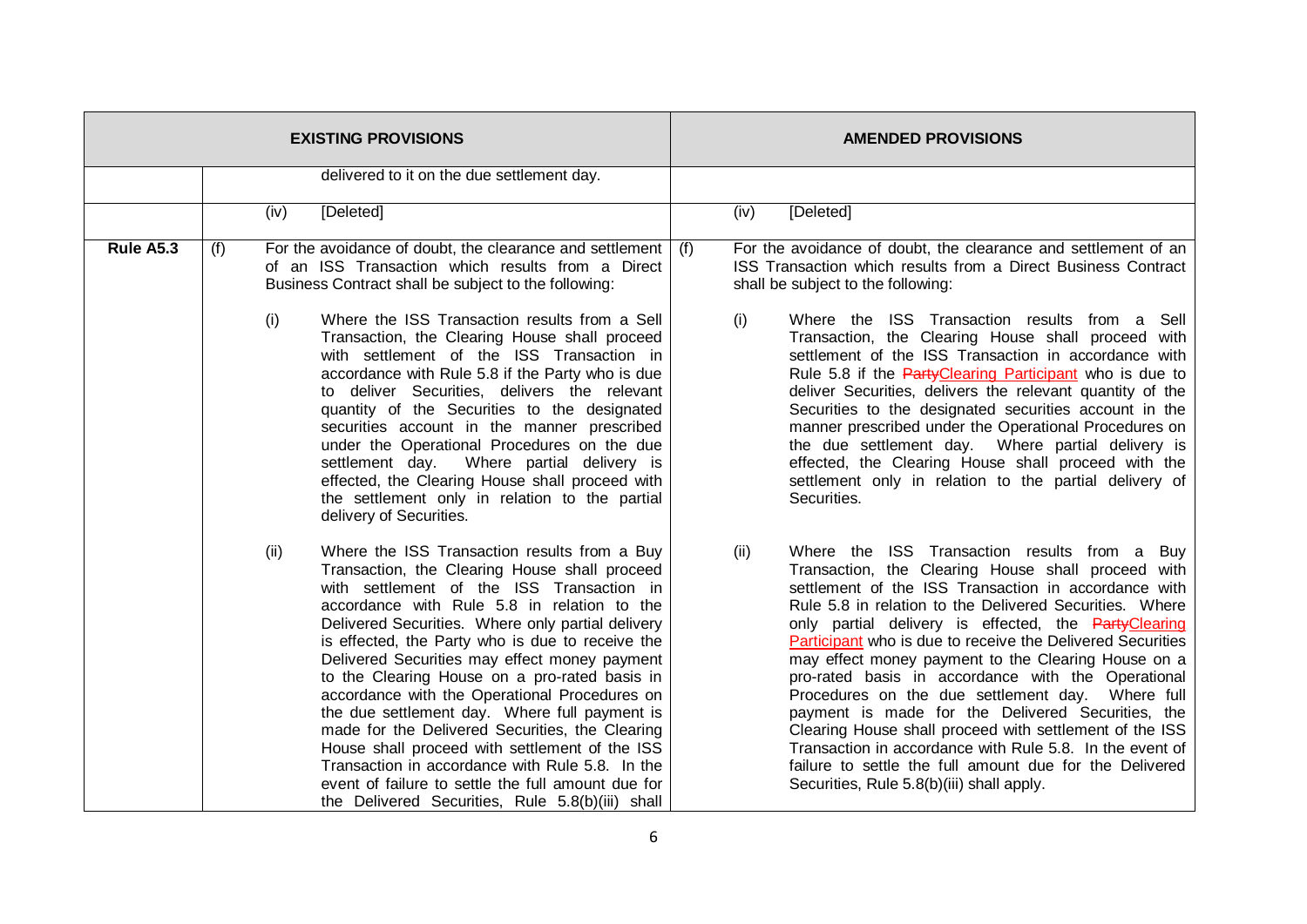| <b>EXISTING PROVISIONS</b> |           |        |                                                                                                                                                                                                                                                                                                                                                              |                  | <b>AMENDED PROVISIONS</b>                                                                                                                                                                                                                                                                                                                                           |                                                                                                                                                                                                                                                                                   |  |
|----------------------------|-----------|--------|--------------------------------------------------------------------------------------------------------------------------------------------------------------------------------------------------------------------------------------------------------------------------------------------------------------------------------------------------------------|------------------|---------------------------------------------------------------------------------------------------------------------------------------------------------------------------------------------------------------------------------------------------------------------------------------------------------------------------------------------------------------------|-----------------------------------------------------------------------------------------------------------------------------------------------------------------------------------------------------------------------------------------------------------------------------------|--|
|                            |           | (iii)  | apply.<br>The Clearing House shall not be responsible in<br>any way for any failure or partial failure of a<br>Clearing Participant to settle an ISS Transaction<br>due to the failure of the Clearing Participant to<br>make delivery or effect the necessary payment,<br>as the case may be.                                                               |                  | (iii)                                                                                                                                                                                                                                                                                                                                                               | The Clearing House shall not be responsible in any way<br>for any failure or partial failure of a Clearing Participant to<br>settle an ISS Transaction due to the failure of the<br>Clearing Participant to make delivery or effect the<br>necessary payment, as the case may be. |  |
|                            |           | (iv)   | For the purpose of this Rule, unless the context<br>otherwise requires, "Party" means the Trading<br>Clearing Participant, the Non-Trading Clearing<br>Participant or both.                                                                                                                                                                                  |                  | (iv)                                                                                                                                                                                                                                                                                                                                                                | For the purpose of this Rule, unless the context otherwise<br>requires. "Party" means the Trading Clearing Participant.<br>the Non-Trading Clearing Participant or both.[Deleted]                                                                                                 |  |
| Rule A5.7                  | Rule A5.7 |        | <b>SEQUENCE OF SETTLEMENT/DELIVERIES</b>                                                                                                                                                                                                                                                                                                                     | <b>Rule A5.7</b> |                                                                                                                                                                                                                                                                                                                                                                     | <b>SEQUENCE OF SETTLEMENT/DELIVERIES</b>                                                                                                                                                                                                                                          |  |
|                            | (b)       | House. | The Clearing House shall, in relation to the settlement of<br>ISS Transactions relating to the same Non Trading<br>Clearing Participant, give priority first to the settlement of<br>obligations to deliver Securities (Sell Transaction) and<br>thereafter the right to receive Securities (Buy<br>Transaction), unless otherwise specified by the Clearing | (b)              | The Clearing House shall, in relation to the settlement of ISS<br>Transactions relating to the same Non Trading Clearing<br>Participant, give priority first to the settlement of obligations to<br>deliver Securities (Sell Transaction) and thereafter the right to<br>receive Securities (Buy Transaction), unless otherwise specified<br>by the Clearing House. |                                                                                                                                                                                                                                                                                   |  |
|                            | (c)       | House. | A Non Trading Clearing Participant, with obligation to<br>deliver Securities (Sell Transaction) in settlement of ISS<br>Transaction, shall be required to have the required<br>quantity of Securities in its designated securities<br>accounts by such day as specified in the Operational<br>Procedures, unless otherwise specified by the Clearing         | (c)              | A Non Trading-Clearing Participant, with obligation to deliver<br>Securities (Sell Transaction) in settlement of ISS Transaction,<br>shall be required to have the required quantity of Securities in its<br>designated securities accounts by such day as specified in the<br>Operational Procedures, unless otherwise specified by the<br>Clearing House.         |                                                                                                                                                                                                                                                                                   |  |
|                            | (d)       |        | A Non Trading Clearing Participant shall not be permitted<br>to rely on the receipt of Securities where it is due to<br>receive Securities in settlement of an ISS Transaction                                                                                                                                                                               | (d)              |                                                                                                                                                                                                                                                                                                                                                                     | A Non-Trading-Clearing Participant shall not be permitted to rely<br>on the receipt of Securities where it is due to receive Securities in<br>settlement of an ISS Transaction (Buy Transaction) on the same                                                                      |  |